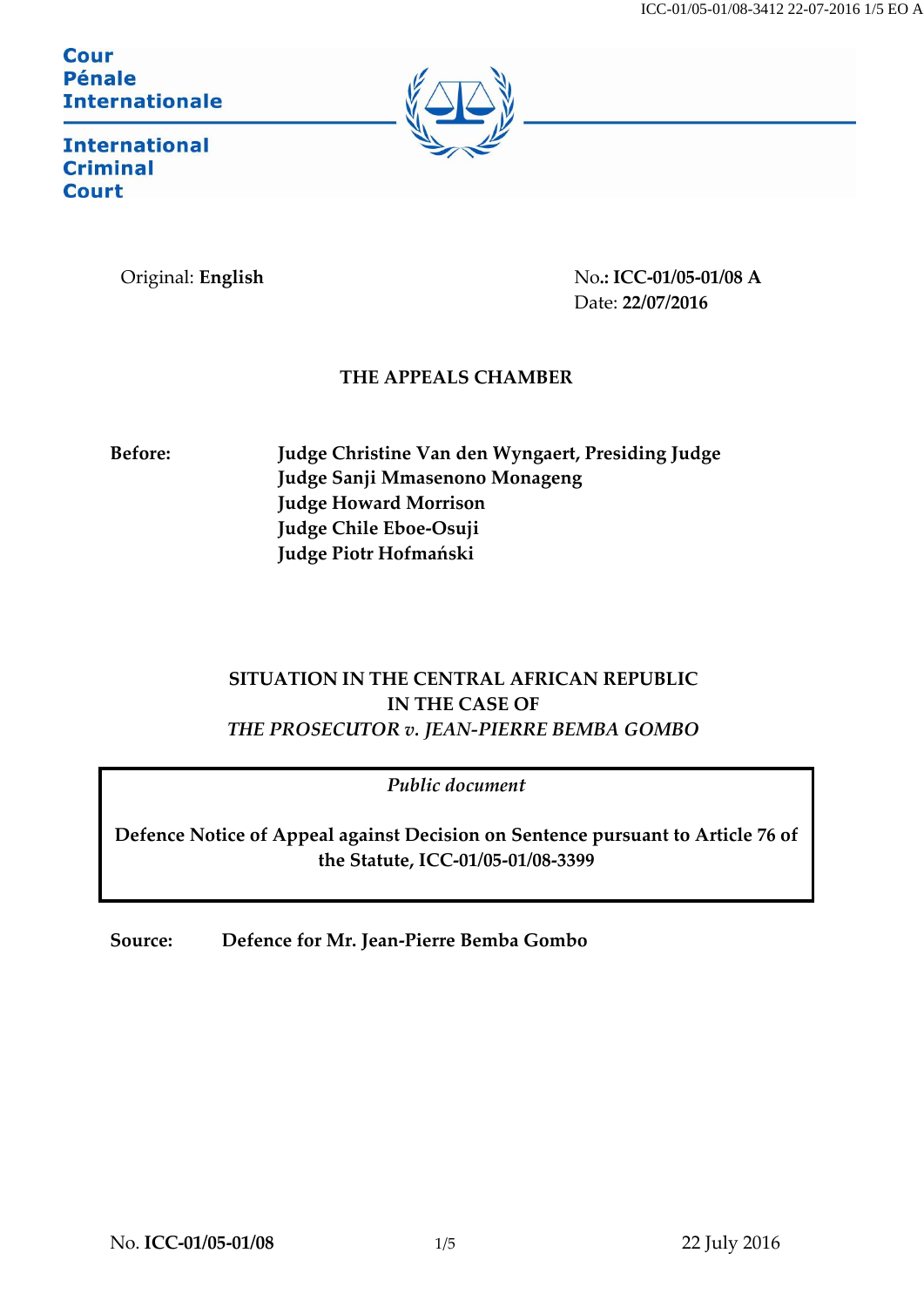## **Document to be notified in accordance with regulation 31 of the** *Regulations of*

*the Court* **to:**

| Counsel for the Defence of Mr Jean- |
|-------------------------------------|
| Pierre Bemba Gombo                  |
| Peter Haynes, QC                    |
| Kate Gibson                         |
| Melinda Taylor                      |
|                                     |

**Legal Representatives of the Victims** Marie-Edith Douzima-Lawson

|                  |  |  |  |  |                   | The Office of Public Counsel for The Office of Public Counsel for the |
|------------------|--|--|--|--|-------------------|-----------------------------------------------------------------------|
| <b>Victims</b>   |  |  |  |  | Defence           |                                                                       |
| Paolina Massidda |  |  |  |  | Xavier-Jean Keita |                                                                       |

### **REGISTRY**

**Registrar** Herman von Hebel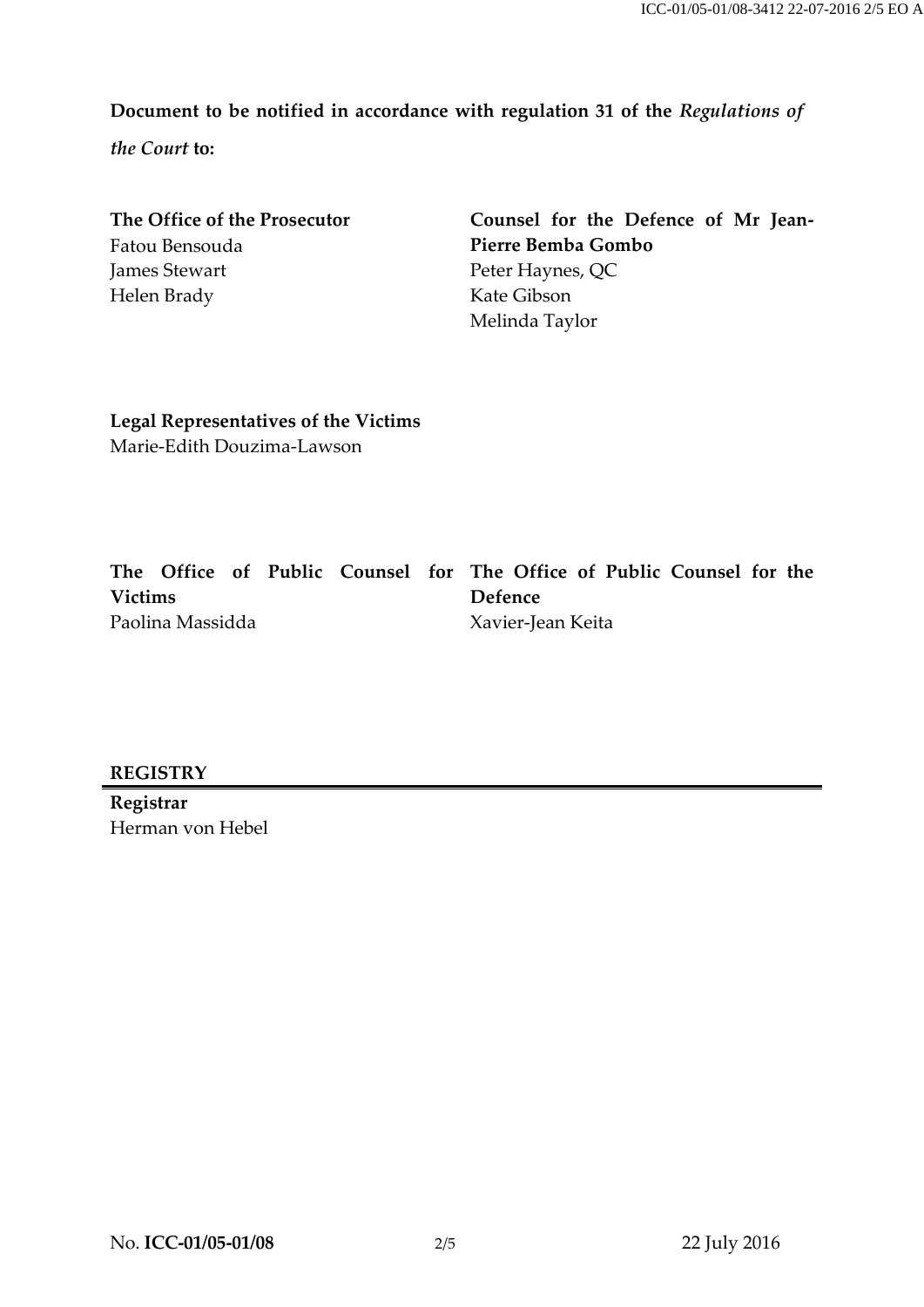#### **I. INTRODUCTION**

1. On 21 March 2016, Trial Chamber III delivered its Judgement under Article 74 of the Statute.<sup>1</sup> The Trial Chamber convicted Mr. Jean-Pierre Bemba Gombo ("the Appellant") for murder as a crime against humanity under Article 7(1)(a) of the Statute and as a war crime under Article  $8(2)(c)(i)$  of the Statute; rape as a crime against humanity under Article  $7(1)(g)$  of the Statute and as a war crime under Article  $8(2)(e)(vi)$  of the Statute; and pillaging as a war crime under Article  $8(2)(e)(v)$ of the Statute.<sup>2</sup>

2. On 21 June 2016, Trial Chamber III rendered its Decision on Sentence pursuant to Article 76 of the Statute.<sup>3</sup> The Trial Chamber sentenced Mr. Bemba to:<sup>4</sup>

- a. Murder as a war crime: 16 years of imprisonment;
- b. Murder as a crime against humanity: 16 years of imprisonment;
- c. Rape as a war crime: 18 years of imprisonment;
- d. Rape as a crime against humanity: 18 years of imprisonment; and
- e. Pillaging as a war crime: 16 years of imprisonment.

3. The Chamber also decided that the sentences for the war crimes and crimes against humanity of murder and rape and the war crime of pillaging shall run concurrently thus sentencing Mr. Bemba to a total of 18 years of imprisonment.<sup>5</sup>

4. Pursuant to Rule 150(1) of the Rules of Procedure and Evidence, an appeal against a sentence under Article 76 may be filed with the Registry not later than 30 days from the date on which the party filing the appeal is notified of the decision.

 $\overline{a}$ 

<sup>1</sup> ICC-01/05-01/08-3343.

<sup>2</sup> ICC-01/05-01/08-3343, para. 752.

<sup>3</sup> ICC-01/05-01/08-3399.

<sup>4</sup> ICC-01/05-01/08-3399, para. 94.

<sup>5</sup> ICC-01/05-01/08-3399, paras. 95, 97.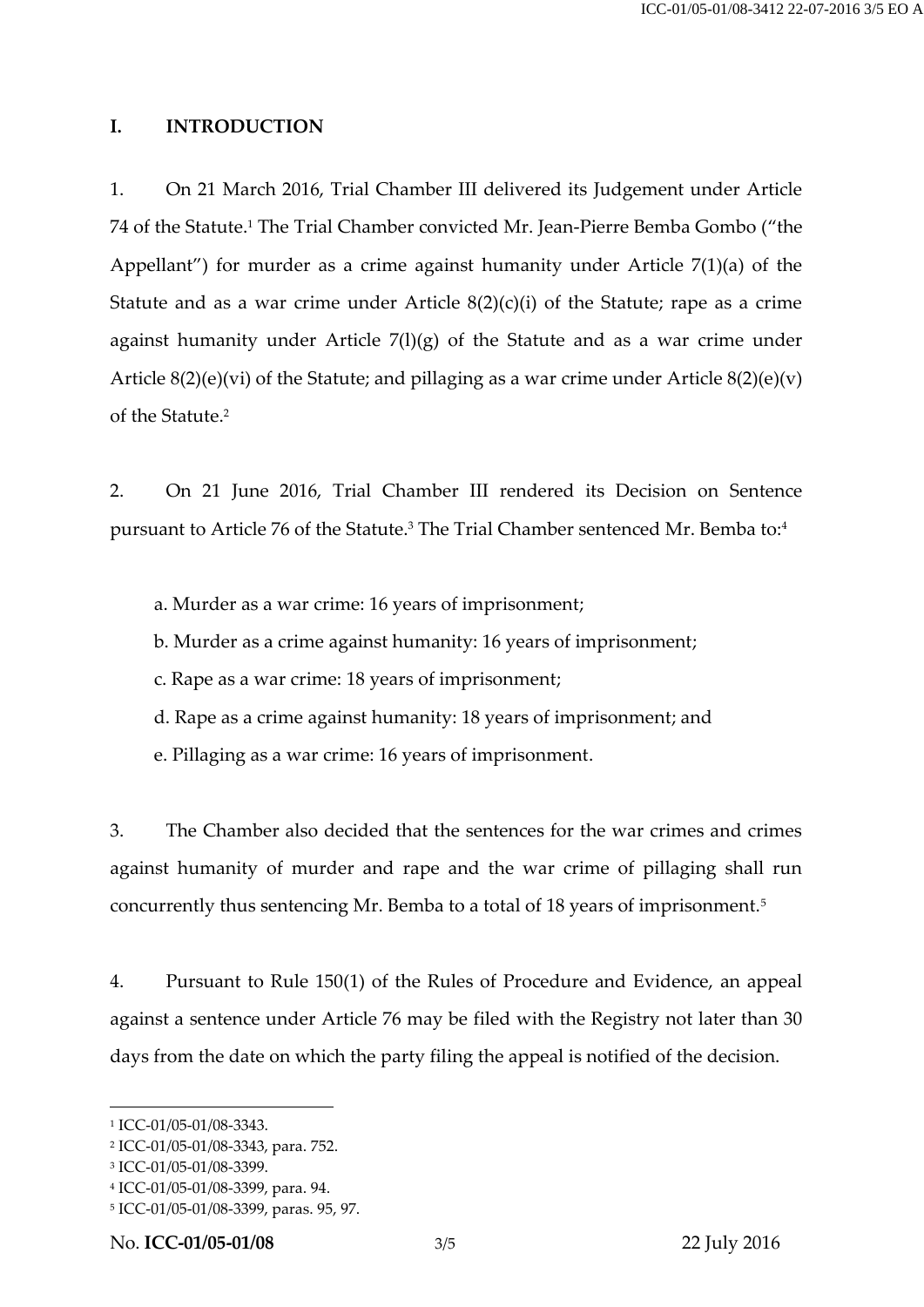5. Regulation 57 of the Regulations of the Court requires the appellant to file a notice of appeal which states:

(a) The name and number of the case;

(b) The date of the decision of conviction or acquittal, sentence or reparation order appealed against;

(c) Whether the appeal is directed against the whole decision or part thereof; (d) The relief sought.

#### **II. NOTICE OF APPEAL**

6. Pursuant to Article 81(1)(b), Rule 150(1) and Regulation 57, the Appellant, in *Situation in the Central African Republic* in the case of *The Prosecutor v. Jean-Pierre Bemba Gombo*, ICC-01/05-01/08, hereby gives notice of appeal against the Decision on Sentence pursuant to Article 76 of the Statute, rendered on 21 June 2016, decision ICC-01/05-01/08-3399.

7. The Appeal is directed against the whole decision.

8. For reasons that will be provided in its document in support of the appeal, the Defence requests that the Appeals Chamber reverse and reduce Mr. Bemba's 18‐ year sentence.

The whole respectfully submitted.

 $\frac{1}{2}$